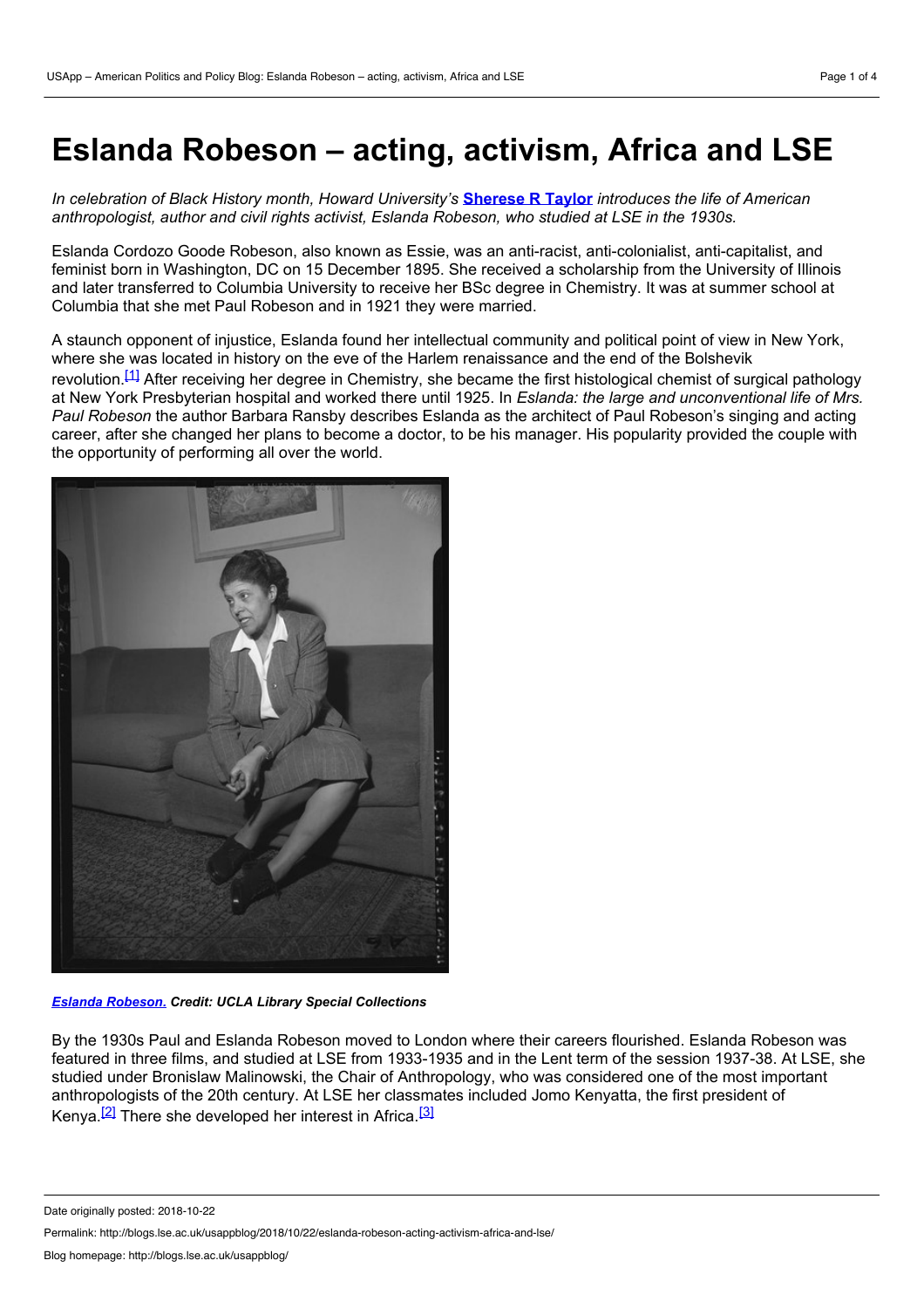One of her seminal works was the text *African Journey.* In this text, she published an anthropological piece that differed from many publications around Africa by calling for an African independence and not pathologising Africa. She opposed the notion of African primitivism and refused to substantiate these types of racist claims, which were rampant in early 20th century anthropological research. Her political point of view was black autonomy and there was also a globalised emphasis on liberation. She saw the interconnectedness of oppressed peoples and often drew upon the image of a common humanity. Her pan-Africanism led to involvement in the Council of African Affairs, along with WEB Dubois and Paul Robeson, where they pushed for autonomy in Africa.



*Eslanda [Robseon.](https://wfpp.cdrs.columbia.edu/pioneer/eslanda-robeson-2/) Credit: Women Film Pioneers Project*

Permalink: http://blogs.lse.ac.uk/usappblog/2018/10/22/eslanda-robeson-acting-activism-africa-and-lse/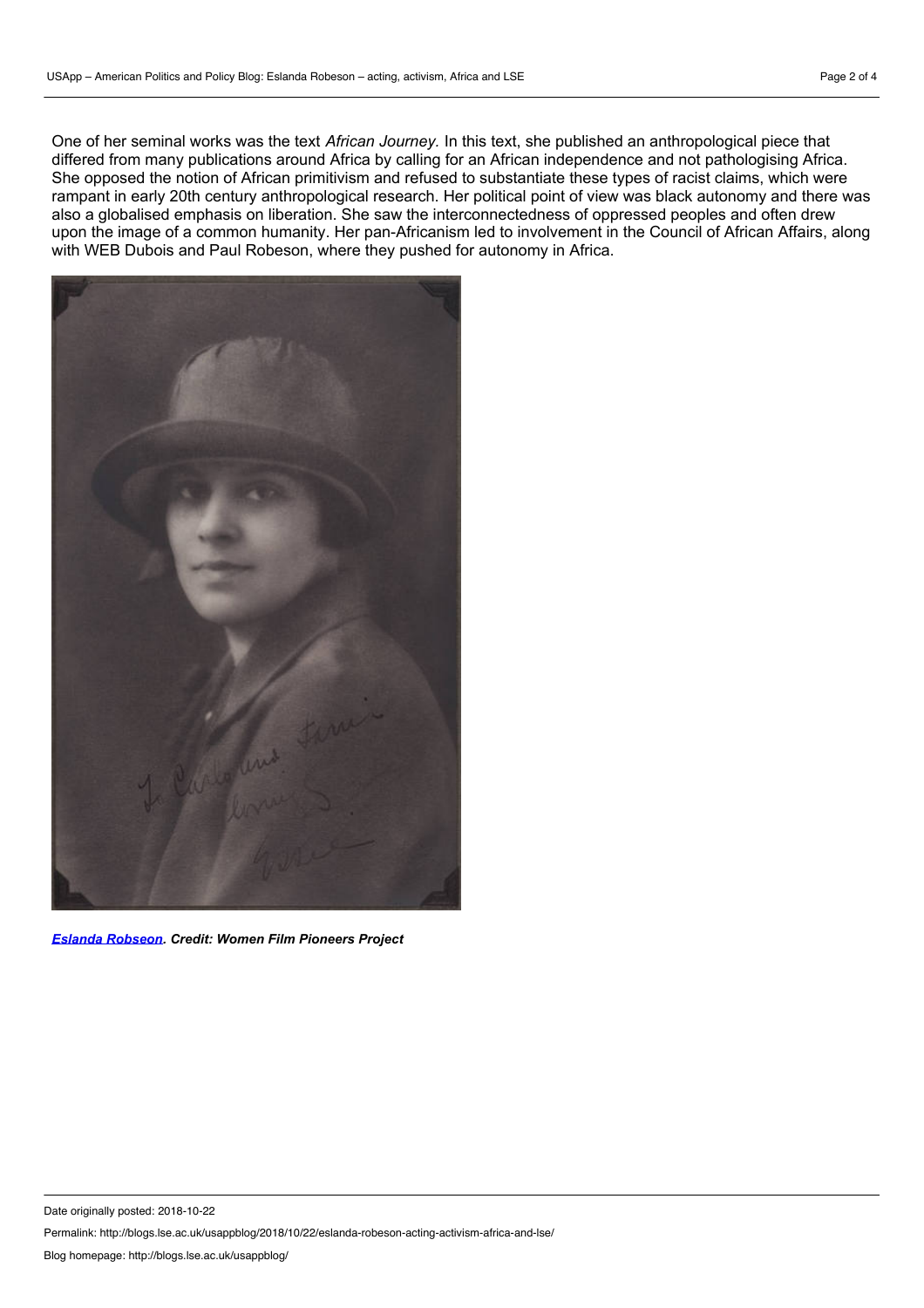In 1945 Eslanda Robeson received her PhD in Anthropology from Hartford Seminary School and continued in her opposition to injustice. In 1951 she interrupted the United Nations postwar conference on genocide supporting the Civil Rights Congress petition stating that "the lynching and other forms of assault on the lives and livelihoods of African Americans from 1945 to 1951, especially the frenzied attacks on returning black American veterans, amounted to genocide." According to Gerald Horne's *Paul Robeson: the artist as revolutionary,* it was these revolutionary tactics that garnered attention and outrage from the international community and provoked investigations by the US Congress into her Communist sympathies (Rummel, 171). Both Paul and Eslanda were questioned and testified before Congress, Paul for his friendships and Eslanda for her text *African Journey*. As a result of their politics, their passports were confiscated and for the next eight years Paul's income declined drastically due to his inability to travel. After 1958 their passports were returned and Eslanda attended the All-African Peoples' Conference in Ghana. There she met leaders like Kwame Nkrumah who had also attended LSE. She died in 1965 in New York from breast cancer.

Eslanda Robeson was a unique black woman of her time, who engaged in transnational politics and saw the importance of a globalised perspective. At a time when most African American women were domestics, her story offers a unique point of view on the unraveling of Jim Crow, the Harlem Renaissance, World War II, the Cold War, and the rise of fascism.

#### *Please read our comments policy before [commenting.](http://blogs.lse.ac.uk/usappblog/comments-policy/)*

Note: This article gives the views of the author, and not the position of USAPP – American Politics and Policy, nor *the London School of Economics.*

*Shortened URL for this post:* **<http://bit.ly/2yv3bb5>**

- *Read the October 2018 [#LSEWomen](http://www.lse.ac.uk/about-lse/lse-leading-women/biographies/eslanda-robeson) profile of Eslanda Robeson.*
- Read Sherese R Taylor's review of of Paul Robeson: the artist as [revolutionary](http://blogs.lse.ac.uk/lsereviewofbooks/2016/07/28/book-review-paul-robeson-the-artist-as-revolutionary-by-gerald-horne/) by Gerald Horne at the LSE *Review of Books.*
- *Read Bethan Johnson's review of Race Women Internationalists: [Activist-Intellectuals](http://blogs.lse.ac.uk/lsereviewofbooks/2018/10/01/book-review-race-women-internationalists-activist-intellectuals-and-global-freedom-struggles-by-imaobong-d-umoren/) and Global Freedom Struggles by Imaobong D Umoren at the LSE Review of Books.*
- *A version of this article first appeared at the LSE [History](http://blogs.lse.ac.uk/lsehistory/2016/10/04/eslanda-robeson-acting-activism-africa-and-lse/) blog on 4 October 2016.*

## **About the author**

## **Sherese R Taylor** *– Howard University*

Sherese R Taylor is a graduate student in the Department of Sociology at Howard University.. Read her review of Paul Robeson: the artist as [revolutionary](http://blogs.lse.ac.uk/lsereviewofbooks/2016/07/28/book-review-paul-robeson-the-artist-as-revolutionary-by-gerald-horne/) by Gerald Horne on the LSE Review of Books.

## **References**

Ransby, B. (2013). *Eslanda: the large and unconventional life of Mrs. Paul Robeson*. New Haven: Yale University Press.

Ransby, B. (2013). Eslanda Robeson and cold war politics. *Race & Class, 54*(4), 104-109. doi:10.1177/0306396813476177

Rummel, J. (2003). *African-American social leaders and activists*. New York: Facts On File.

[\[1\]](http://blogs.lse.ac.uk/lsehistory/2016/10/04/eslanda-robeson-acting-activism-africa-and-lse/#_ftnref1) <http://search.proquest.com/openview/2643afcebc80cc735380132a19ce6ccb/1?pq-origsite=gscholar>

[\[2\]](http://blogs.lse.ac.uk/lsehistory/2016/10/04/eslanda-robeson-acting-activism-africa-and-lse/#_ftnref2) <http://womenshistorynetwork.org/blog/?tag=african-rights>

[\[3\]](http://blogs.lse.ac.uk/lsehistory/2016/10/04/eslanda-robeson-acting-activism-africa-and-lse/#_ftnref3) [http://www.democracynow.org/2013/2/12/remembering\\_the\\_overlooked\\_life\\_eslanda\\_robeson](http://www.democracynow.org/2013/2/12/remembering_the_overlooked_life_eslanda_robeson)

Date originally posted: 2018-10-22

Permalink: http://blogs.lse.ac.uk/usappblog/2018/10/22/eslanda-robeson-acting-activism-africa-and-lse/